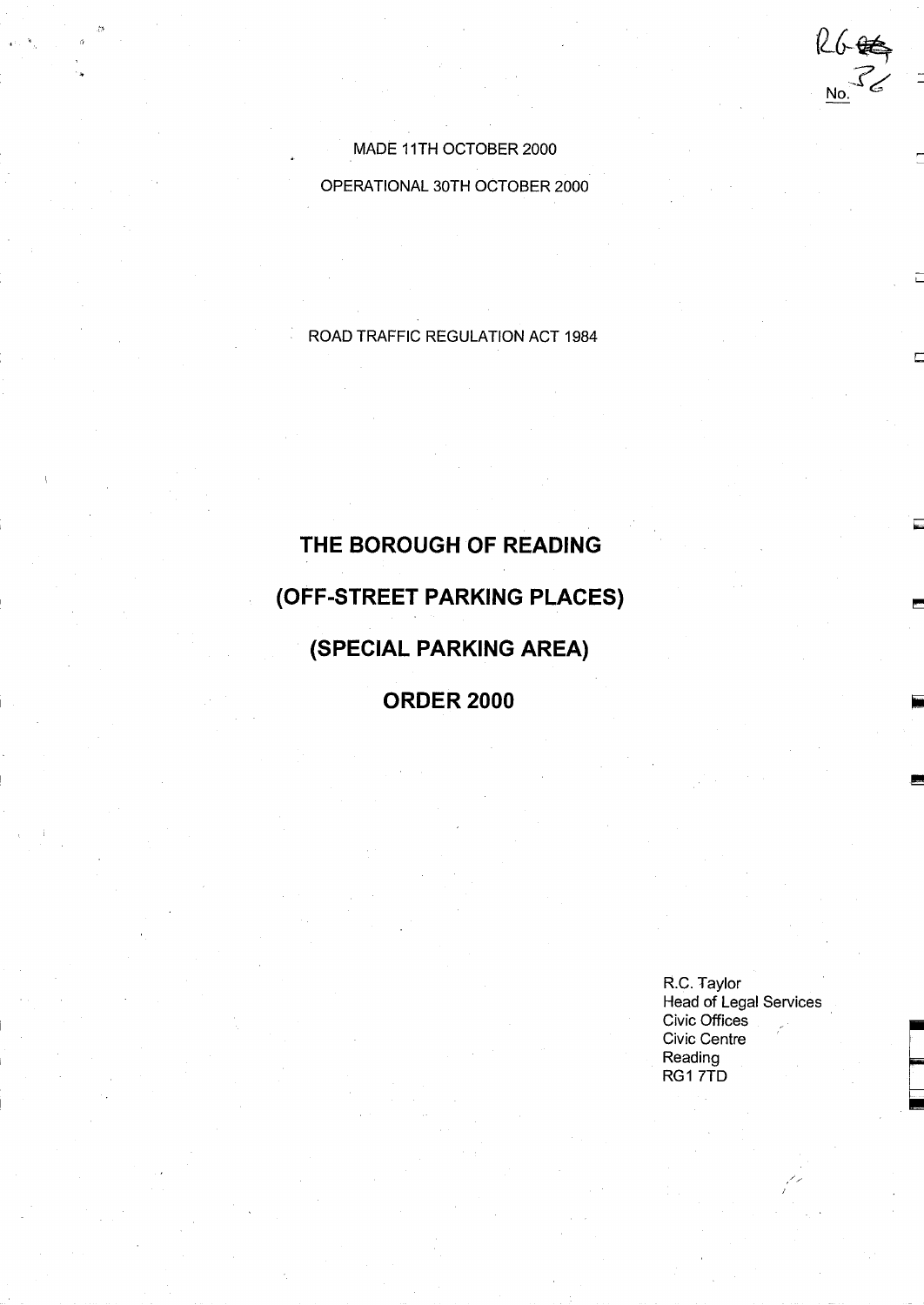#### THE BOROUGH OF READING

#### (OFF- STREET PARKING PLACES)

#### (SPECIAL PARKING AREA) ORDER 2000

The Reading Borough Council (hereinafter referred to as "the Council" in exercise of the powers conferred by Sections 32, 35(1) and 124 of the Road Traffic Regulation Act 1984 ("Act of 1984), as amended and of all other powers thereunto enabling and after consultation with the Chief Officer of Police in accordance with Part III of Schedule 9 to the Act of 1984, hereby make the following Order:-

#### PART <sup>I</sup>

#### CITATION AND INTERPRETATION

<sup>1</sup> . This Order shall come into operation on the 30th October 2000 and may be cited as "The Borough of Reading (Special Parking Area) (Off Street Parking Places) Order, 2000".

2. (a) In this Order, except where the context otherwise requires, the following expressions have the meanings hereby respectively assigned to them:

> "Authorised Agent" means the parking services contractor appointed by and acting on behalf of the Council for the purposes of the supervision and enforcement of this Order;

> "Commercial Vehicle" means any vehicle, other than a private motor car, of more than 30-cwt. unladen weight or any vehicle drawn by a motor vehicle;

> "Disabled Person's Badge", "Disabled Persons Vehicle" and "Parking Disc" have the same meanings as in the Local Authorities Traffic Orders (Exemption for Disabled Persons) (England) Regulations 2000;

> "Driver" in relation to a motor vehicle or motorcycle waiting in a parking place, means the person driving the motor vehicle or motorcycle at the time it was left in the parking place;

> "Mechanical Device" means a device approved by the Secretary of State for the Environment, used as a means to indicate the time at which a motor vehicle arrived at a parking place and the fees paid or payable, and as a means to collect fees;

> "Motorcycle" means a mechanically propelled vehicle, not being an invalid carriage, with less than four wheels and the weight of which unladen does not exceed 8 cwt.;

> "Motor Vehicle" means a mechanically propelled vehicle, intended or adapted for use on roads; and not being a motorcycle;

> "Owner" in relation to a motor vehicle or motorcycle means the person by whom such motor vehicle or motorcycle is kept and used;

> "Parking Attendant"- means a person authorised by or on behalf of the Council, to supervise any parking area;

> "Parking Place" means any area of land or any building or part of a building specified by name in a Schedule, provided by the Council under Section 32(1) of the Act of 1984, for use as a parking place;

> "Parking Space" means any area of a parking place specifically marked out to show the position in which a motor vehicle shall be parked;

> "Parking Ticket" shall mean a season ticket, obtained in accordance with Article 3, or a ticket obtained from a mechanical device, in the car parks named in the First and Third Schedules in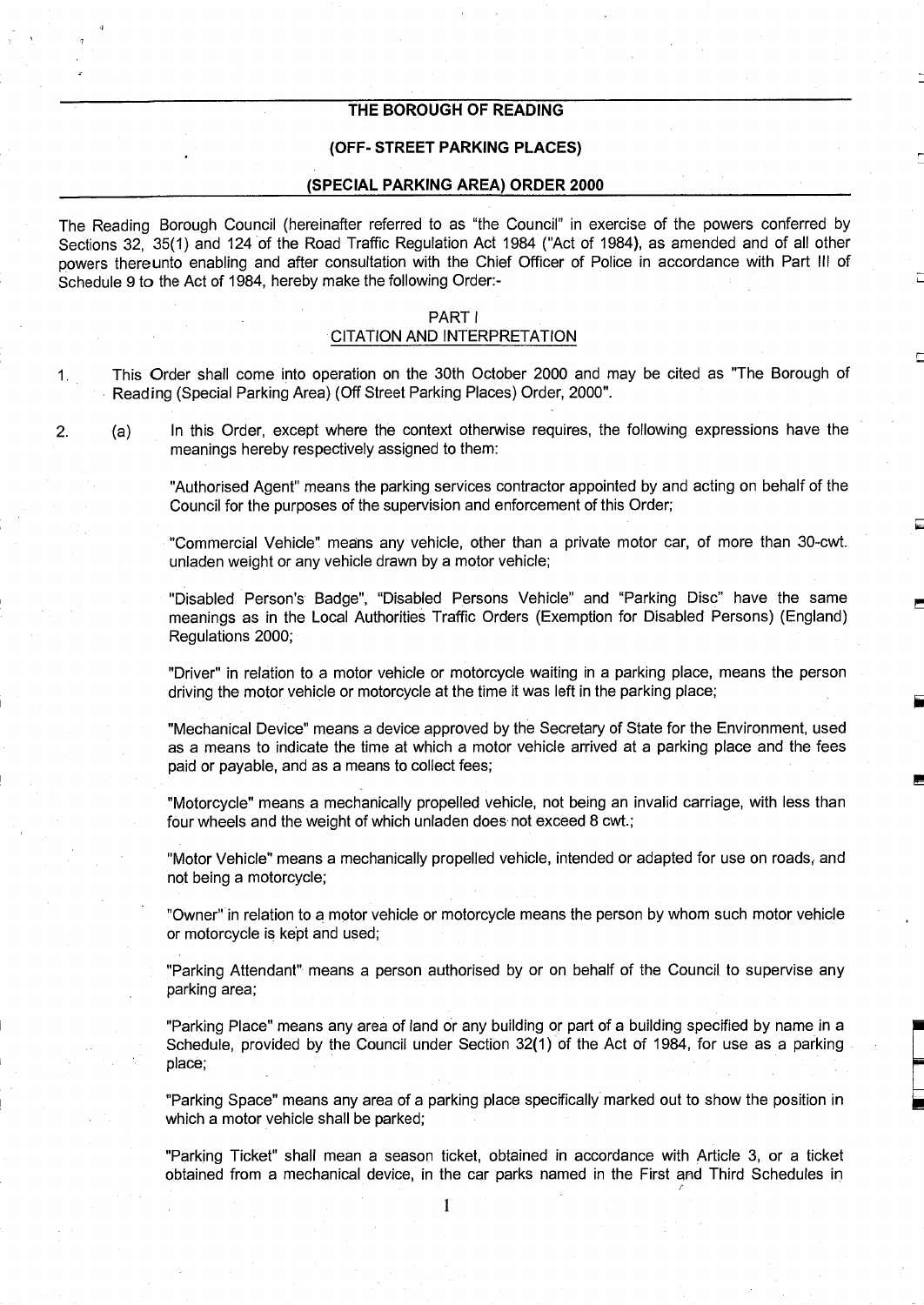accordance with Article 23;

"Pay on Foot" means the method of payment of fees due before leaving any car park specified in Schedule 3 after obtaining a ticket upon entering this car park;

"Penalty Charge" and "Reduced Penalty Charge" means a charge set by the Council under the provisions of section 66 of the Act of 1991 and with the approval of the Secretary of State for Transport which is to be paid to the Council within 28 days beginning with the date of the notice, or 14 days in the case of a reduced penalty charge, following the issue of a penalty charge notice;

"Penalty Charge Notice" means a notice issued or served by a parking attendant pursuant to the provisions of section 66 of the Act of 1991;

"Reserved Bay" means a parking space marked as being reserved for disabled motorists, motor cyclists, or other specifically identified users;

- (b) Except where otherwise stated, any reference in this Order to a numbered Article or Schedule is a reference to the Article or Schedule bearing that number in this Order;
- $(c)$ In this Order, any reference to the Chatham Street Car Park shall be taken to include those entrance and exit areas, access roads and footways within the site of that Car Park, as shown on Plan No. Q1529 annexed hereto.
- (d) Save where the contrary is indicated, any reference in the Order to:
	- $(i)$ This Order or another Order shall be construed as such a reference to this Order, as the case may be, such other Order, as the same may have been or may from time to time be amended, varied or supplemented;
	- (ii) A Statute or Regulation shall be construed as reference to such Statute or Regulations as the same may have been, or may from time to time be amended or re-enacted .

#### PART II

#### USE OF PARKING PLACES

- 3. (a) Each of the parking places specified in Column <sup>1</sup> of the First, Third and Fourth Schedules may be used, subject to the following provisions of this Order, as a parking place for such classes of motor vehicles, during such times and on payment of such fees as are specified in the said Schedules in relation to that parking place, provided that, in the case of the Chatham Street, Queens Road or Hill's Meadow Car Parks, no fee shall be payable by the driver of a motor vehicle or motorcycle left in a parking place, who produces a valid season ticket in respect of that motor vehicle or motorcycle .
	- (b) The Council reserves the right to reduce individual fees shown in Column 4 of the First or Third Schedules on a temporary basis only after reference to the appropriate Council Committee.
	- (c) The owner of a motor vehicle or motorcycle may, on application to the Council, purchase a season ticket in respect of that motor vehicle or motorcycle for use in Chatham Street, Hill's Meadow or Queens Road Car Parks, for a fee shown in Column 2 of the Second Schedule and that season ticket shall be valid in such parking place as is specified thereon for the period for which it is issued .
	- (d) The number of season tickets which may be issued in respect of the Chatham Street, Hill's Meadow or Queens Road Car Parks, shall be at the discretion of the Council.
	- (e) Subject to the provisions of this Order, the Council may, by agreement, allocate any number of spaces at the Chatham Street, Queens Road or Mall Car Parks for use by any individual or organisation at such a fee and on such conditions as shall be specified therein .
	- (f) Subject to the provisions of this Order, the Council may allocate any number of spaces at any parking place (a) for use by disabled persons' vehicles only, ar,(b) for use by motorcycles only.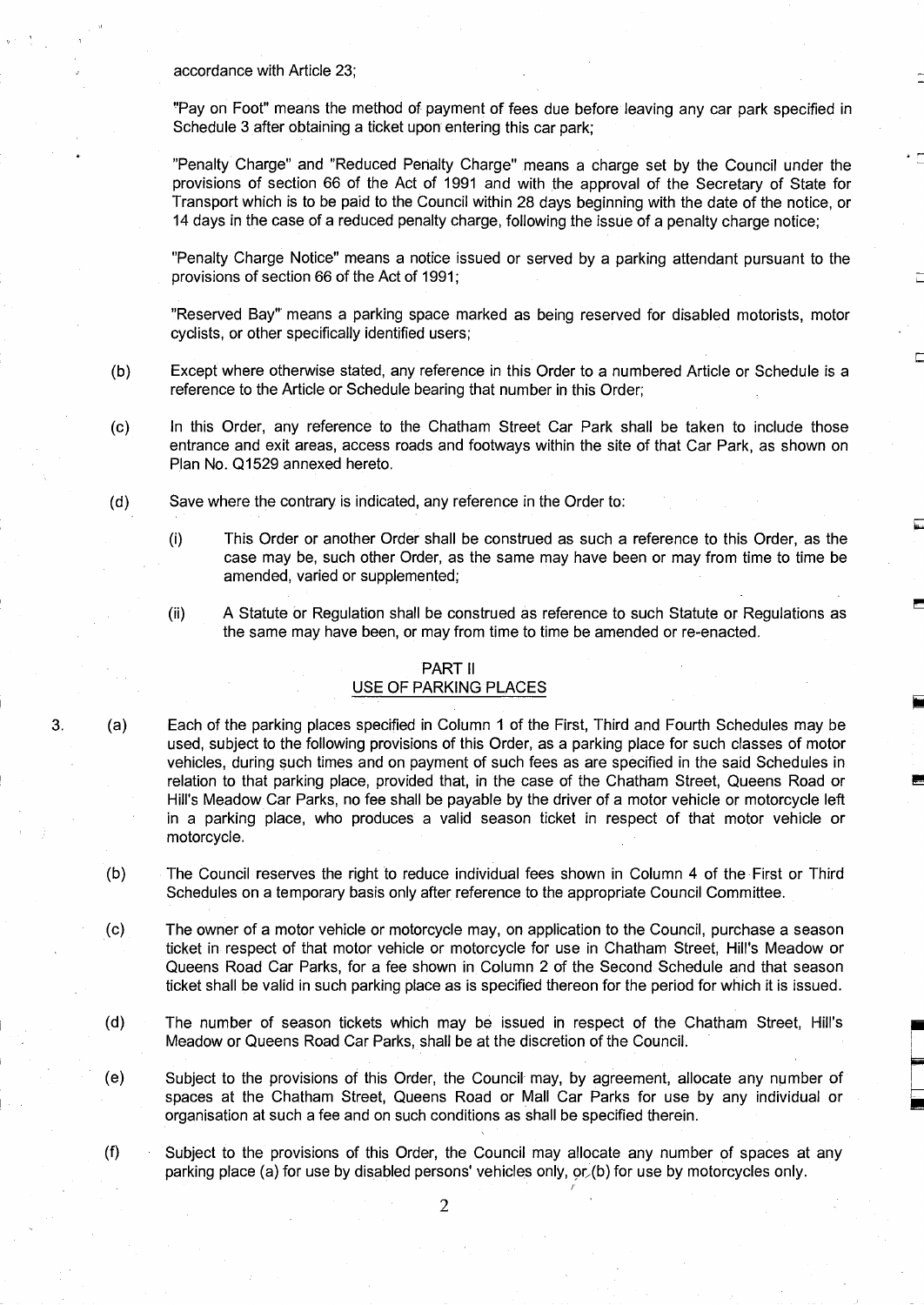4. Where in this Order parking spaces are marked as being reserved, that is, marked as being for disabled motorists or as "reserved bays" or for motorcycles only, no person shall cause or permit any vehicle to enter such spaces unless they are entitled to do so.

5 . Notwithstanding the provisions contained in this Order, all fees and charges shall be waived in respect of:

- (a) Motorcycles provided that such vehicles are parked in a parking space which has been allocated for motorcycles in accordance with the provisions of Article 3(f);
- (b) Disabled persons' vehicles whether parked in a parking space which has been allocated in accordance with the provisions of Article 3(f) or in any other parking space, situated within a parking place;

6.

(c) Any motor vehicle or motorcycle which is parked at the Civic Offices Basement Car Park between the hours of 6.00 pm and 11.30 pm. on Mondays to Fridays, or between the hours of 6.00 pm and <sup>11</sup> .30 pm on Saturdays, which is owned or is being used by persons employed by Reading Borough Council, provided that:

- $(i)$ the employee displays on the motor vehicle or motorcycle in a conspicuous position (in the case of a motor vehicle, on the inside of the front windscreen) a valid certificate of, exemption, issued by Reading Borough Council, at all times while the motor vehicle or motorcycle is parked in the parking place;
- (ii) the motor vehicle or motorcycle is parked in the parking place for the purpose of enabling the employee to attend the Civic Offices for business or social reasons.
- (a) Where in this Order a parking place is described as available for motor vehicles or motorcycles of a specified class or in a specified position, the driver of a motor vehicle or motorcycle shall not permit it to wait in that parking place:-
	- (i) Unless it is of a specified class, or
	- $(ii)$  In a position other than the specified position.
- (b) Where in this Order a parking space or spaces have been allocated for use by any individual or organisation pursuant to Article 3(f) no driver shall cause or permit any motor vehicle or motorcycle to enter or wait in such parking space unless authorised to do so by the Council or the individual or organisation to whom the parking space or spaces have been allocated.
- ੈ 7. Where in a parking place, parking spaces have been marked out to show the position in which motor vehicles or motorcycles shall park, no driver shall cause or permit a motor vehicle or motorcycle to park other than in a parking space.
- 8. No driver shall cause or permit a motor vehicle or motorcycle to wait in any parking place in an area likely to cause an obstruction or a danger to other drivers.
- 9. The driver of a motor vehicle or motorcycle
	- (a) using a parking place shall stop the engine as soon as the motor vehicle or motorcycle is in position in the parking place and shall not start the engine except when about to change the position of the motor vehicle or motorcycle in or to depart from the parking place;
	- (b) on entering a parking place, shall ensure that the motor vehicle or motorcycle is parked in an orderly fashion and in a position whereby no other motor vehicle or motorcycle is obstructed from changing its position or from leaving the parking place and that the entrances and exits are not in any way obstructed;
	- (c) using a parking place shall comply with any requirements given by a duly authorised attendant with

r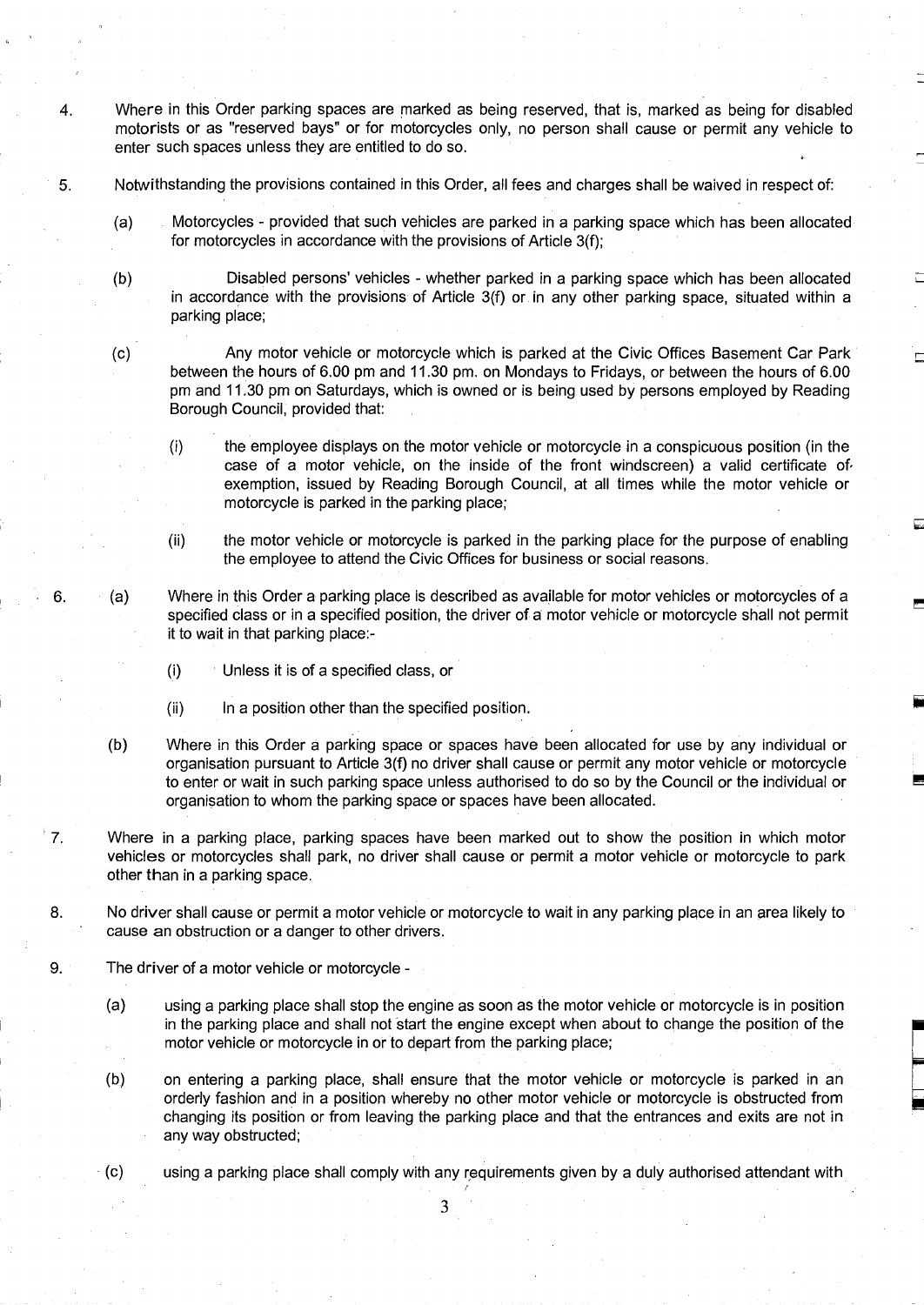regard to the position in which the motor vehicle or motorcycle is parked .

- 10. No person shall use any part of a parking place or any motor vehicle or motorcycle left in a parking place:
	- (a) For sleeping or camping purposes;
	- (b) For eating or cooking purposes;
	- (c) For the purpose of servicing or washing any motor vehicle or motorcycle or part thereof, other than is reasonably necessary to enable that motor vehicle or motorcycle to depart from the parking place.
- 11 . No person shall cause or permit to wait in a parking place any motor vehicle or motorcycle carrying or used for carrying bones or offal which is inedible or unfit for human consumption.
- <sup>12</sup> . A person leaving a live animal in a motor vehicle or motorcycle in a parking place to which this Order applies, shall take reasonable steps to ensure that an adequate supply of fresh air is available for such animal whilst in the motor vehicle or motorcycle and that the animal cannot escape from or molest persons passing-near to the motor vehicle or motorcycle.
- 13 . (a) No person shall, while a motor vehicle or motorcycle is in a parking place, use the motor vehicle or motorcycle in connection with the sale of any article in or near the parking place, or in connection with the selling or offering for hire of his skill or services or of the motor vehicle or motorcycle, or clean, maintain or repair the motor vehicle or motorcycle other than such as maybe necessary to enable the motor vehicle or motorcycle to leave the parking place.

(b) Where any person who has been authorised in writing by the Council to clean motor vehicles or motorcycles in either the Queen's Road Car Park or the Broad Street Mall Car Park that person or any of his or her employees shall not contravene Articles 10(c) or 13(a) hereof in exercising any right to offer to clean or to clean motor vehicles or motorcycles in the car park in respect of which that person has been authorised to clean motor vehicles or motorcycles.

- (c) The Council may on any day including a Sunday suspend this off-street parking places order in respect of all or any of the parking places or any part or parts of one or more of them.
- (d) Excepting where <sup>a</sup> maximum period of parking is indicated in column 4, no person shall cause or permit any vehicle to wait for a period exceeding 24 hours in a car park shown in Schedules 1, 3 or 4.
- 14. The driver of <sup>a</sup> motor vehicle or motorcycle using <sup>a</sup> parking place shall not sound any horn or other similar instrument, except when about to change the position of the motor vehicle or motorcycle in or to depart from the parking place .
- 15. No person shall, except with the permission of any person duly authorised by the Council, drive any motor vehicle or motorcycle in a parking place other than for the purpose of leaving that motor vehicle or motorcycle in the parking place in accordance with the provisions of this Order or for the purpose of departing from the parking place.
- 16. No person shall in a parking place wantonly shout or otherwise make any loud noise to the disturbance or annoyance of users of the parking place or residents of premises in the neighborhood.
- 17. No person shall in a parking place use any threatening, abusive or insulting language, gesture or conduct with intent to put any person in fear or so as to occasion <sup>a</sup> breach of the peace or whereby a breach of the peace is likely to be occasioned.
- 18. Where in a parking place signs are erected or surface markings are laid for the purpose of:
	- (a) Indicating the entrance to or exit from the parking place, or

r

(b) Indicating that a motor vehicle- or motorcycle using the parking place shall proceed in specified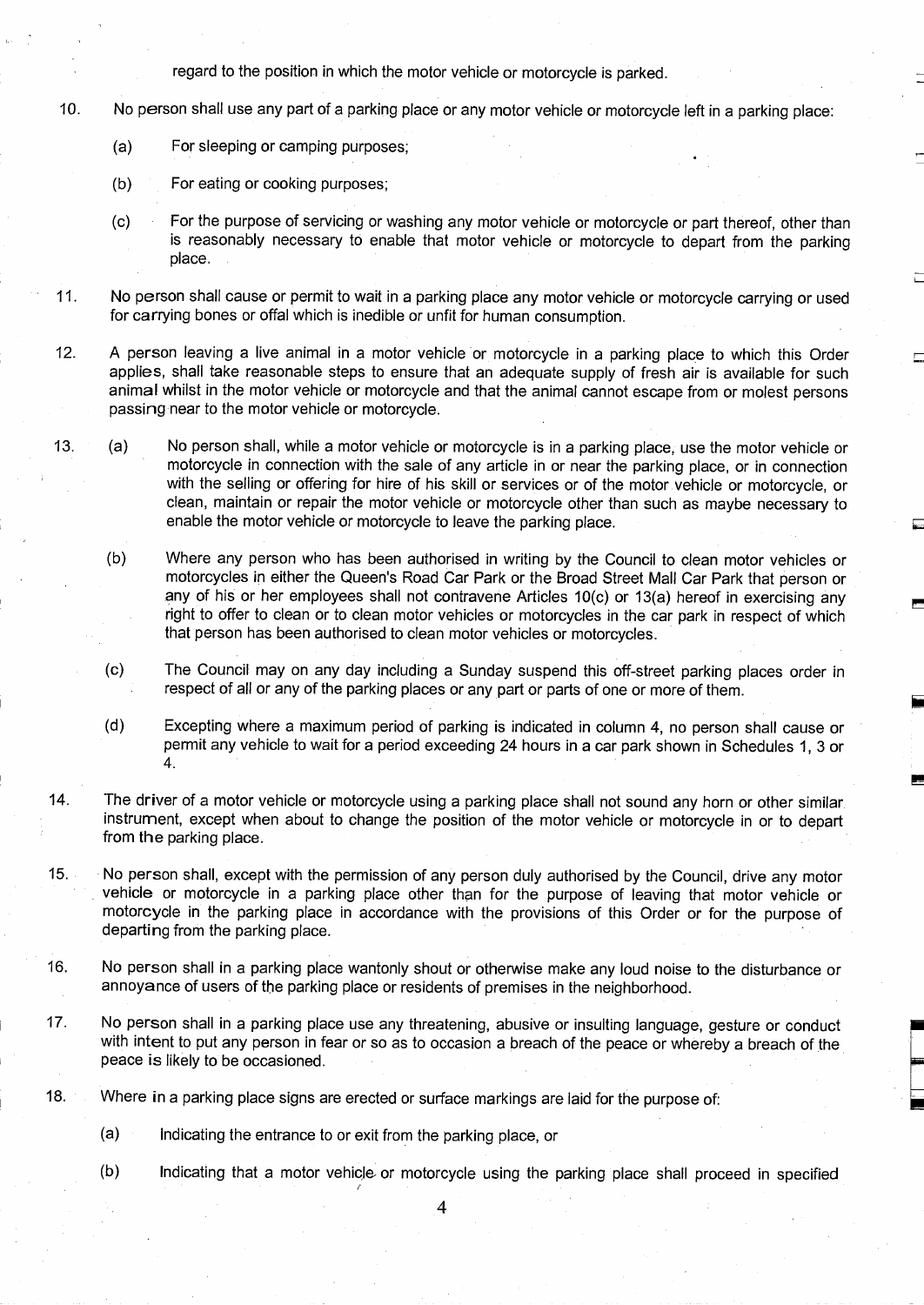direction within the parking place;

no person shall drive or cause or permit to be driven any motor vehicle or motorcycle :

- So that it enters the parking place otherwise than by an entrance or leaves the parking place  $(i)$ otherwise than by an exit, so indicated, or
- (ii) In a direction other than that specified, as the case may be.
- 19. No person shall cause or permit to wait in a parking place any motor vehicle or motorcycle leaking oil, petrol or other fuel.
- 20. When a motor vehicle or motorcycle is waiting in a parking place in contravention of the provisions of Article 6(b), a person authorised in that behalf by the Council may alter or cause to be altered the position of the motor vehicle or motorcycle in order that its position shall comply with that provision.
- 21. Any person altering the position of a motor vehicle or motorcycle by virtue of the last preceding Article may do so by towing or driving the motor vehicle or motorcycle, or in such other manner as he may think necessary and may take such measures in relation to the motor vehicle or motorcycle as he may think necessary to enable him to alter its position.
- 22 . Motor vehicles or motorcycles using parking places shall enter or leave by such access as may be indicated by any duly authorised attendant or, in the absence of such indication, as may be indicated by notice displayed on or near the parking place.
- 23. (a) Save as provided in Articles 3 and 5, the driver of a motor vehicle or motorcycle shall, immediately upon the entry of the motor vehicle or motorcycle into a parking place, be responsible for paying the fees due in accordance with the scale of fees set out in Column 4 of the First Schedule into a mechanical device and for obtaining therefrom a parking ticket or tickets indicating the amount paid and/or the time of arrival at the parking place in Chatham Street, Hills Meadow, Queens Road, Kings Meadow, Civic Offices and The Cattle Market Car Parks;

(b) save as provided in Article 3 and 5, the driver of a motor vehicle or motorcycle shall, immediately upon entry of the motor vehicle or motorcycle into a car park specified in Third Schedule obtain a ticket from the barrier and before leaving the said car park pay at the designated machines such fees as may be due;

24. Where a fee is specified for a period, the whole of the fee shall be due and payable for the use of the parking place for any part of that period.

25. (i) The parking ticket shall be securely attached to the motor vehicle or motorcycle in a conspicuous position (in the case of a motor vehicle, on the inside of the front windscreen) at all times while the motor vehicle or motorcycle is parked in a parking place referred to in the First Schedule .

- (ii) The parking ticket, while attached to the motor vehicle or motorcycle, shall be so placed that the details shown on the front of the said ticket are clearly visible to persons standing outside the motor vehicle.
- 26. No person shall:
	- (1) After obtaining a parking ticket, alter the indications given by that parking ticket whilst the motor vehicle or motorcycle to which the ticket relates remains in a parking place.
	- (2) Knowingly exhibit on any motor vehicle or motorcycle any parking ticket which has been altered, defaced, mutilated or added to or upon which the figures or particulars have become illegible .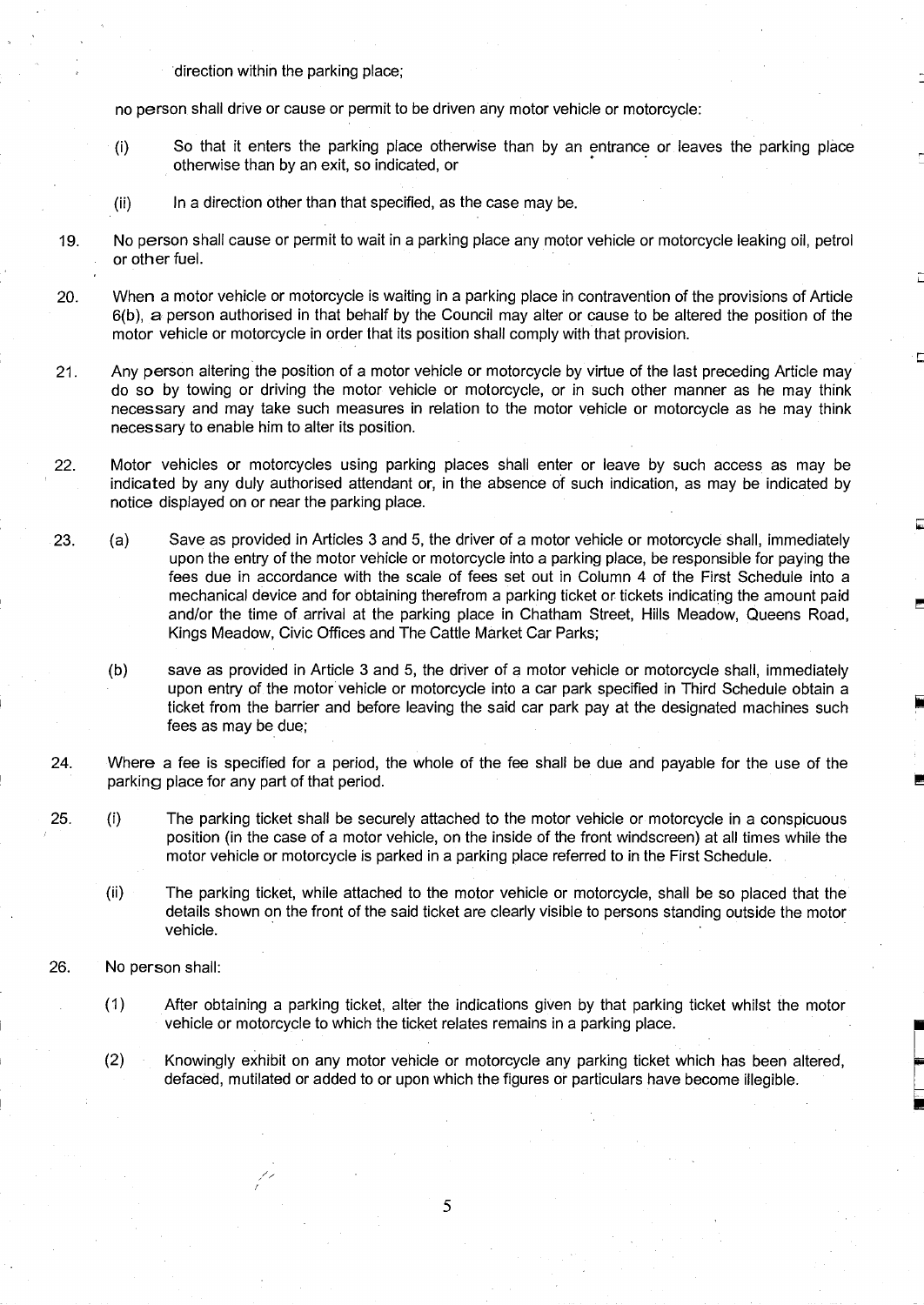- 27 . No parking ticket obtained by the driver of a motor vehicle or motorcycle in accordance with the Articles of this Order, shall be transferred to the driver of another motor vehicle or motorcycle, with the exception of any circumstances which may be specified on the parking ticket.
- 28 . Nothing in this Order shall prevent any person, duly authorised by the Council, from closing to the general public for such period as shall be determined by the Council, any parking place or part of a parking place, specified in the Schedule.
- 29. Subject to Articles 3 and 5, a fee of ,17 .00 will be charged for not producing a valid parking ticket when leaving a car park specified in the Third Schedule.
- 30. Where a parking ticket has been exhibited in accordance with Article 25 or a penalty charge notice has been attached to a motor vehicle or motorcycle in accordance with the provisions of Article 32, no person other than the driver of the motor vehicle or motorcycle or duly authorised representative of the Council shall remove the Notice from the motor vehicle or motorcycle unless authorised to do so by the driver .
- 31 . It shall be assumed, unless the contrary is shown, that any apparatus provided for the purpose of a parking place is of a type and design approved by the Secretary of State.

### PART III

#### CONTRAVENTION OF ORDER

32. (1) If a vehicle is left in or is using a parking place referred to in the Schedules during the operational hours in contravention of this Order, an additional amount of Forty pounds (£40.00) (which additional amount is hereinafter referred as the "penalty charge" shall be payable.

(2) In the.case of a vehicle in respect of which a penalty charge has been incurred, a parking attendant may attach to the vehicle in a conspicuous position, or at his discretion, hand to a person whom he has reason to believe has incurred the penalty charge under this Order a notice which shall include the following particulars:-

- (a) the registration mark of the vehicle or, where the vehicle is being used under a trade licence, the general registration mark assigned to the holder of that licence and which mark is shown on the trade plates carried by that vehicle;
- (b) . the time by which he had reason to believe that a penalty charge has been incurred;
- (c) a statement that a penalty charge is required to be paid ;
- (d) the manner in which, and the time within which the penalty charge should be paid.
- $(3)$ Where a penalty charge notice has been attached to a vehicle in accordance with the provisions of Article 32(2), no person, not being the owner or person in charge of a vehicle or a parking attendant, shall remove the notice from a vehicle unless authorised to do so by the said persons:

Provided that nothing herein shall apply to a parking attendant or a person removing a vehicle in pursuance to Article 35.

- 33. The penalty charge shall be payable to the Council in the manner prescribed by paragraph (2) of the foregoing Article within 28 days following the day on which the penalty charge was incurred and further provided that the penalty charge shall be reduce if payment is received within 14 days of the day the penalty charge was incurred.
- 34. (1) Not withstanding the provisions of Article 32(1) where a parking attendant is of the opinion that the provisions of this Order have been contravened in respect of a vehicle left in a parking place, he may in addition to issuing the notice specified in Article 32(2) also attach or arrange for a wheel delamp to be attached to that vehicle; and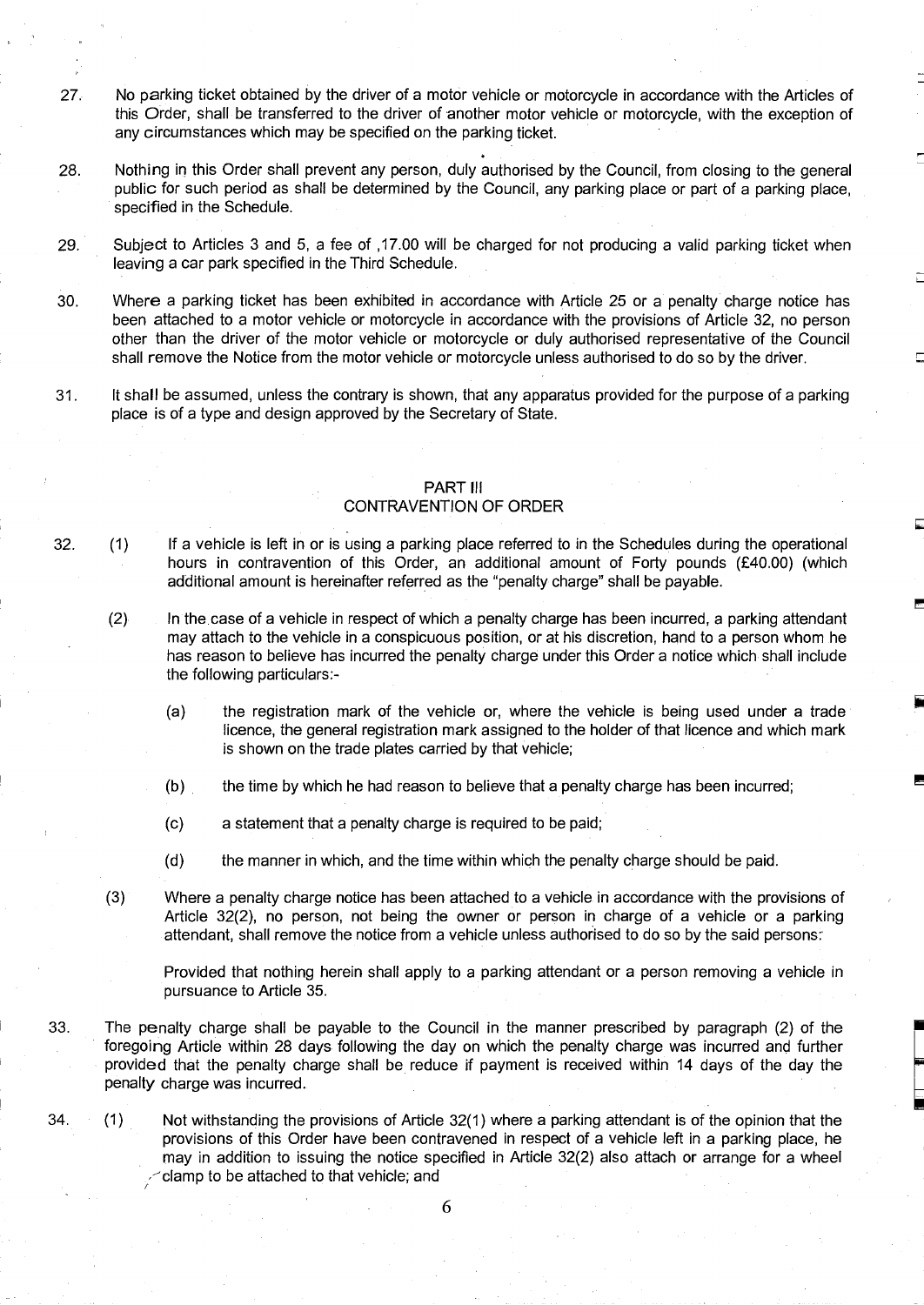- (2) the wheel clamp shall remain fitted to the vehicle until such time as any outstanding charges, calculated in accordance with Article 32, plus any charges incurred by the Council in connection with the clamping and unclamping of a vehicle in respect of that vehicle have been paid in full; and
- a wheel clamp may only be removed by or on the instructions of a parking attendant on receipt of  $(3)$ the charges specified in paragraph (2) of this Article or upon production of a receipt from the Council indicating that those charges have been paid in full.
- 35. (1) Not withstanding the provisions of Articles 32 and 34 where a parking attendant is of the opinion that the provisions of this Order have been contravened in respect of a vehicle left in a parking place, he may remove or cause to be removed the vehicle from the parking place and, where it is so removed, shall provide safe custody of the vehicle; and
	- (2) the Council may retain custody of the vehicle so removed from the parking place until such time as-
		- (a) the expenses incurred by the Council in removing and storing that vehicle; and
		- (b) the outstanding charges in respect of that vehicle have been paid in full;

provided that any such vehicle shall only be released from custody of the Council on production of the written authority of the registered keeper of that vehicle.

- 36. Nothing in this Order shall apply in relation to :-
	- (1) a vehicle being used in the service of the Council for the collection of refuse, reconstruction of the parking place, or the placement, maintenance or removal of any traffic sign or equipment within a parking place; or
	- (2) a vehicle being used for laying, erection or repair of any main, pipe or apparatus within a parking place for the supply of gas, water, electricity or of any telecommunication system; or
	- $(3)$ a vehicle being used for ambulance, fire brigade or police purposes in an emergency.

#### PART IV **REVOCATION**

37. Without prejudice to the validity of anything done or to any liability incurred in respect of any act or omission before the coming into operation of this Order, The Borough of Reading (Off Street Parking Places) Order 1998 is hereby revoked.

#### THE COMMON SEAL of the READING

BOROUGH COUNCIL was hereunto )

affixed this 11th day of October 2000 )

in the presence of:-

| Minute     | Policy &       |
|------------|----------------|
|            | Resources      |
|            | $15/2/99$ M.63 |
| Originator | DJC            |
| Seal No.   |                |
| Checked    |                |

Authorised Signatory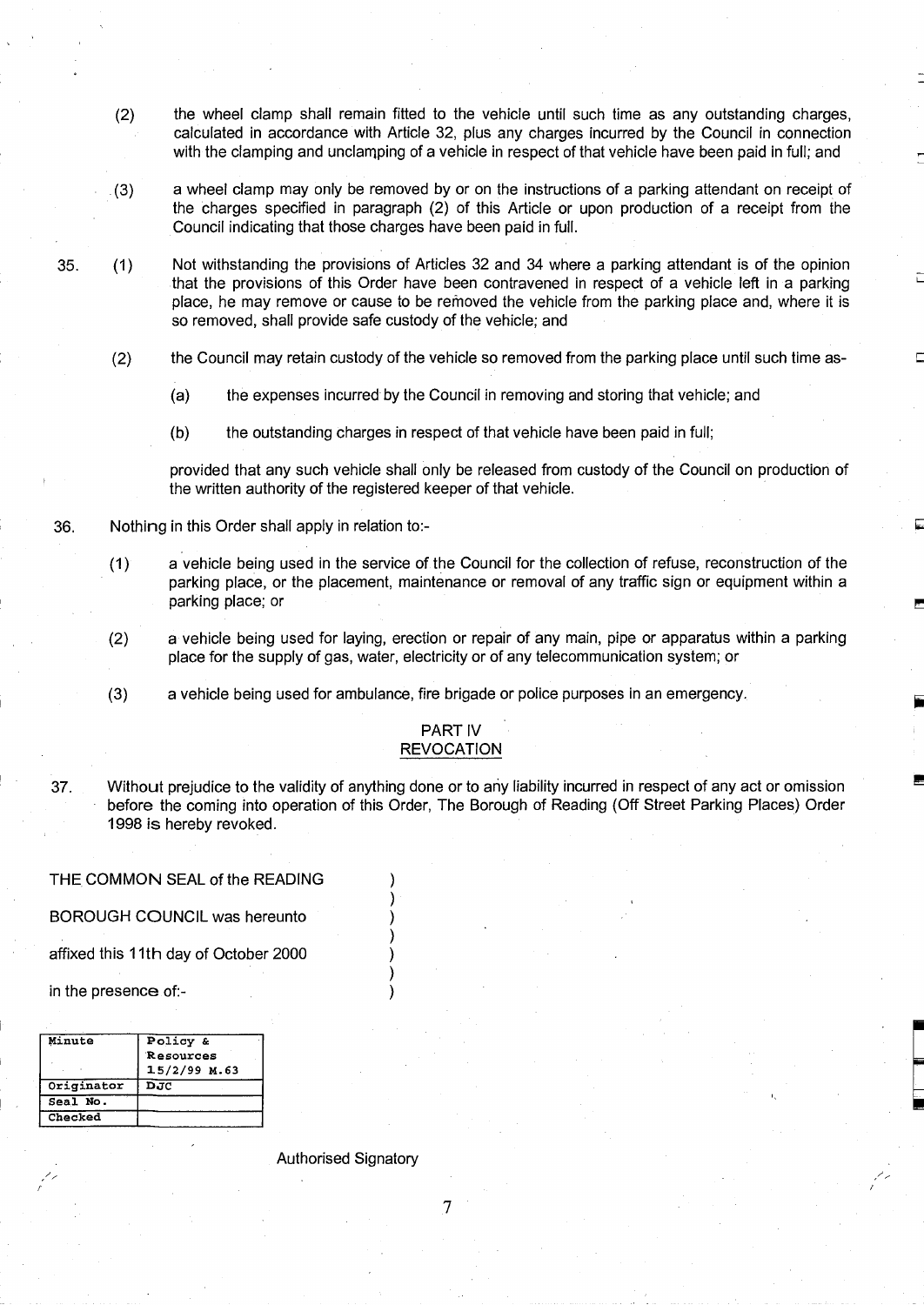## FIRST SCHEDULE

| Name of parking<br>place                                                                                                                                     | <b>Class of</b><br>permitted<br>vehicles         | Days and hours of<br>operation           | <b>Scale of charges</b>                                                                             |
|--------------------------------------------------------------------------------------------------------------------------------------------------------------|--------------------------------------------------|------------------------------------------|-----------------------------------------------------------------------------------------------------|
| Cattle Market Car<br>Park                                                                                                                                    | All classes<br>up to 30<br>cwt.                  | 8 a.m. Monday to<br>6 p.m. Saturday.     | Mondays to Saturdays 8 a.m. - 6 p.m.                                                                |
| - ditto -                                                                                                                                                    | All classes<br>over 30 cwt.                      | - ditto - $\overline{\phantom{a}}$       | <b>Mondays to Fridays</b>                                                                           |
|                                                                                                                                                              |                                                  |                                          | <b>Saturdays</b>                                                                                    |
| Chatham Street Car<br>Park<br>(including those<br>entrance and exit<br>areas, access road<br>and footways within<br>the side, as shown on<br>Plan No. Q1529) | All classes<br>except<br>commercial<br>vehicles. | All days - all hours                     | Mondays to Saturdays - 8 a.m. - 6 p.m.<br>Sundays 8 a.m. - 6 p.m. £2.00<br>Saturdays 1 p.m - 6 p.m. |
| Civic Offices Car Park                                                                                                                                       | All classes<br>except<br>commercial<br>vehicles  | Mondays to Sundays<br>6 p.m. - 8.00 a.m. | <b>Mondays to Sundays</b>                                                                           |
| -ditto-                                                                                                                                                      | All classes<br>except<br>commercial<br>vehicles  | Saturdays & Sundays - all<br>hours       | Saturdays 8 a.m. - 6 p.m.<br>6.30 p.m-11.30 p.m £1.00                                               |
|                                                                                                                                                              |                                                  |                                          | Sundays 8 a.m. - 6 p.m £2.00                                                                        |
| Hills Meadow Car<br>Park                                                                                                                                     | All classes<br>except<br>commercial<br>vehicles  | All days - all hours                     | Mondays - Fridays 8 a.m.-6pm<br>Up to 2 hours£1.00<br>Saturdays - 8 a.m.- 1 p.m                     |
| Kings Meadow Car<br>Park                                                                                                                                     | All classes<br>except<br>commercial<br>vehicles  | Mondays to Saturdays - all<br>hours      | Sundays 8 a.m. - 6 p.m. £2.00<br>Mondays to Saturdays 8 a.m. - 6 p.m.                               |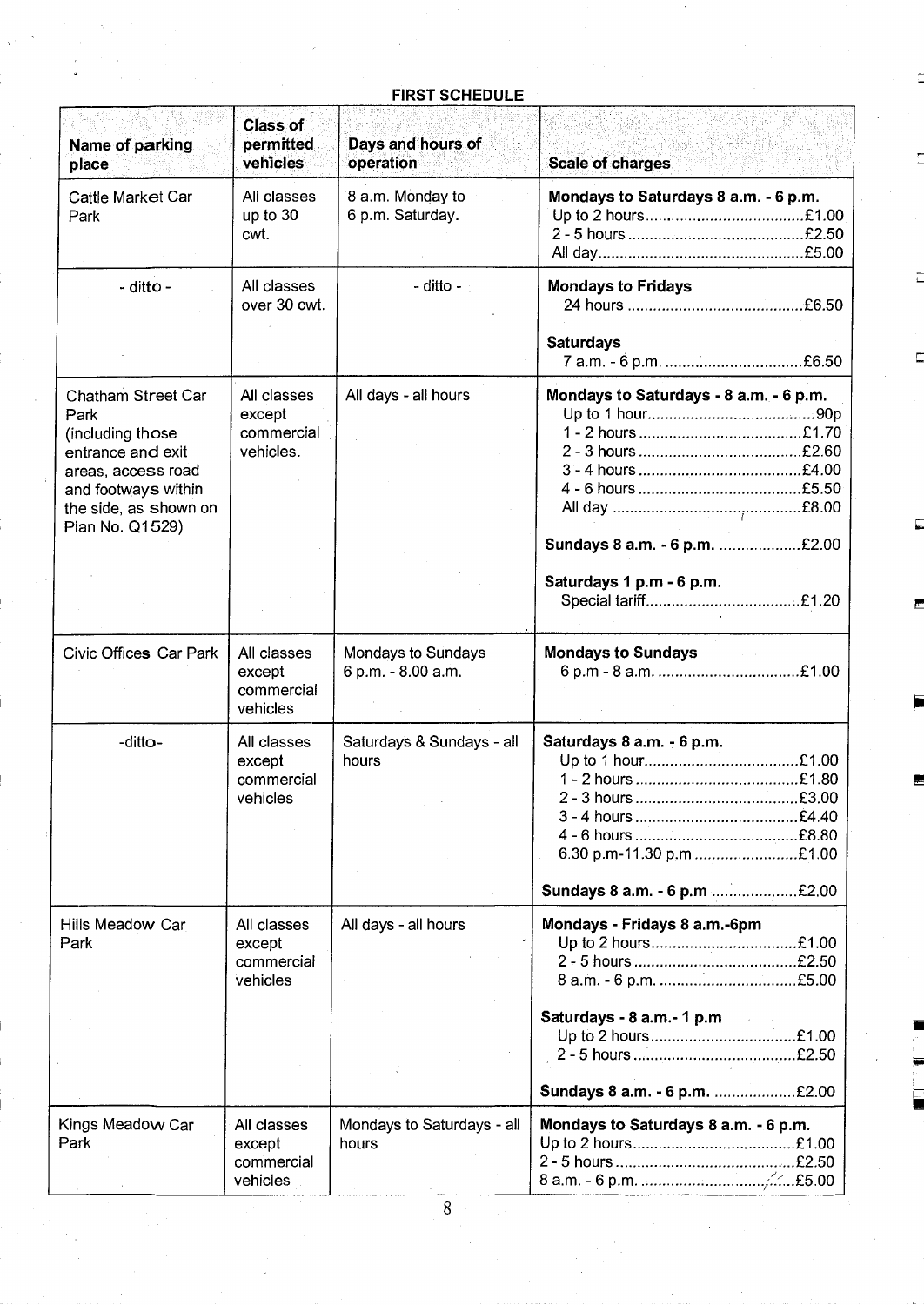| Name of parking<br>place | <b>Class of</b><br>permitted<br>vehicles        | Days and hours of<br>operation | Scale of charges                                                       |
|--------------------------|-------------------------------------------------|--------------------------------|------------------------------------------------------------------------|
| Queens Road Car<br>Park  | All classes<br>except<br>commercial<br>vehicles | All days - all hours           | Mondays to Saturdays- 8 a.m. - 6 p.m.<br>£2.70                         |
|                          |                                                 |                                | Sundays 8 a.m to 6 p.m. £2.00<br>Mondays to Wednesdays 2 p.m. - 6 p.m. |

## SECOND SCHEDULE

## SEASON TICKETS

| <b>PERIOD</b> |                              | ستششد والرامي والأرادي الأرادي<br>经营业 医水管 |                             |
|---------------|------------------------------|-------------------------------------------|-----------------------------|
|               | <b>Hills Meadow Car Park</b> | <b>Chatham Street Car Park</b>            | <b>Queens Road Car Park</b> |
| 2 days        | £8.50                        | £14.50                                    | £15.60                      |
| 3 days        | £12.50                       | £21.70                                    | £23.20                      |
| 4 days        | £16.25                       | £29.10                                    | £31.10                      |
| 1 week        | £21.00                       | £36.30                                    | £39.00                      |
| 1 month       | £83.75                       | £145.00                                   | £155.75                     |
| 3 months      | £243.75                      | £400.00                                   | £425.00                     |
| 6 months      | £452.50                      | £763.50                                   | £815.00                     |
| 12 months     | £837.50                      | £1,382.00                                 | £1,473.00                   |